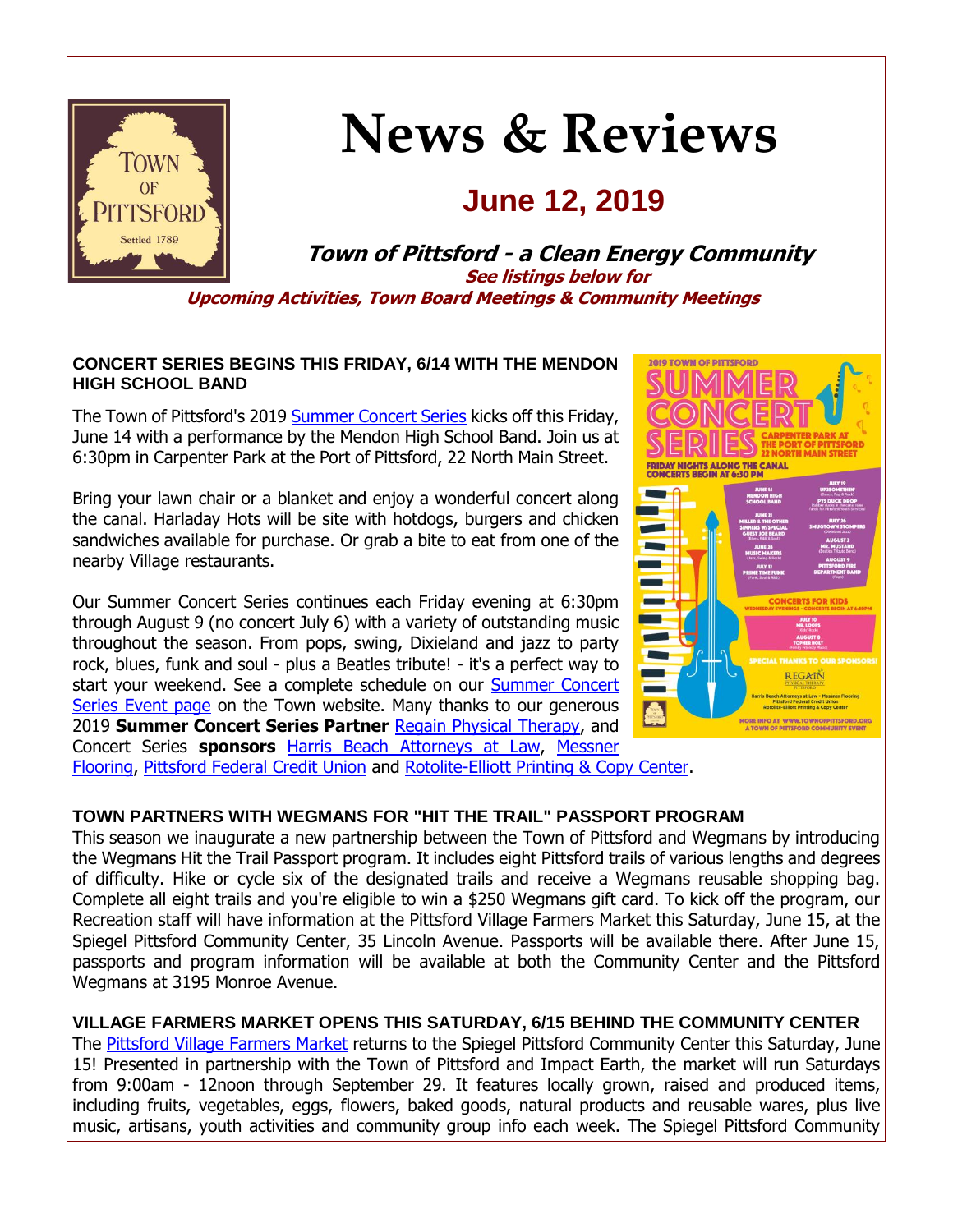Center is located at 35 Lincoln Avenue. Find more information on the Pittsford Village Farmers Market website at [www.pittsfordvillagefarmersmarket.org.](http://r20.rs6.net/tn.jsp?f=001GkOr6A0T9GGVqzJN0tzfRIgV6PjY0HKUEZLoYEADd9LMuAY8vhM8T1pKqL8sTdysAL8jWoF1A7jIKbWHMLAoUUjp54AqT0Fmw4p5KjblgpMNUbLSoUDuF71YyMJzAQ469SuwPY90s8GA27qm2vFgZ_6KPoNCfQc72oNeFcQDKrzWWAIlN4i_fdSorRUlTjuD9i13B7CYI40f2zlsiKZ0EiBpU_ct26nS2LlccXEAkKk7jPqCfmWZNH4ptiraBOGXVBU7D-NIiRWfCQBQ4ItDTmmG_KQNy3AjwplT_6EKj9ZxUdAJ2dDBvpfXJLTZlcUE&c=S40nt5wRRkwORZ6OnX3oCxuLgo81xZ5cSEZ0-LIjSiZN5M9l6u8RPQ==&ch=wY8Cs-ZIEVdEqOA9pvi2VyHaLvoZHFGzuiqjvAX4_gtDY_GfJZaPhA==)

The [Pittsford Farmers' Market at Pittsford Colony Plaza](http://r20.rs6.net/tn.jsp?f=001GkOr6A0T9GGVqzJN0tzfRIgV6PjY0HKUEZLoYEADd9LMuAY8vhM8T9NUnIS3z9l4LapAae1Ov64eNFn9LvgA4-cGY2aASnNOiIJOo8ihAN7f7B2Fzin0xEhFIDE-tDrWfewky69fVi5ECzWWD6N_RwWu0LshaROWWs35hPX7MizxzvjUDl0HziloDHYaFIh8xxB9jDdsYAc=&c=S40nt5wRRkwORZ6OnX3oCxuLgo81xZ5cSEZ0-LIjSiZN5M9l6u8RPQ==&ch=wY8Cs-ZIEVdEqOA9pvi2VyHaLvoZHFGzuiqjvAX4_gtDY_GfJZaPhA==) (3400 Monroe Avenue) is already underway, open from 9:00AM - 1:00PM on Tuesdays and Saturdays through November 26. It features fruits, vegetables, plants and flowers. For more information email [irishcindy57@aol.com](mailto:irishcindy57@aol.com?subject=Pittsford%20Farmers) or call (585) 733-8104.

Pittsford has a variety of farm stands and farm markets, all offering the best in fresh produce. Find links to Pittsford farm stands and markets on the [Pittsford Farm Stands &](http://r20.rs6.net/tn.jsp?f=001GkOr6A0T9GGVqzJN0tzfRIgV6PjY0HKUEZLoYEADd9LMuAY8vhM8T1pKqL8sTdyst1e9rfGfhK95jnA_VJsyGrUzdyRF3dkCElwhozQ0ovBr8WSW_mCxU8y_S3Fo44BZ_92qbxnlHSa5rn8XhpnCIxCAwsTtXwTCdPNB-98nizMTycpIWUjViZ372LqnJ9q4T8KuxjhAFkYa9-9zLVWYs2VZEvnbkAq_vEOIh8OgxP6-8DIuCBtLLcjCX1fDcn9aEtxtuJuP_XSXTagF7D1e3QYtNZaof2aBhyZ5BhVaoAAV1zlrDy6ytQ==&c=S40nt5wRRkwORZ6OnX3oCxuLgo81xZ5cSEZ0-LIjSiZN5M9l6u8RPQ==&ch=wY8Cs-ZIEVdEqOA9pvi2VyHaLvoZHFGzuiqjvAX4_gtDY_GfJZaPhA==) Markets page on the Town website.

#### **SUPERVISOR SMITH TO DISCUSS SUSTAINABILITY AT HIGHLANDS PROGRAM THIS FRIDAY, 6/14**

Town Supervisor Bill Smith will speak to the Highlands of Pittsford Current Events Group this Friday, June 14 about Pittsford's commitment to sustainability. The program will be held at 3:30pm in the Music Room; members of the public are welcome to attend. The Highlands of Pittsford is located at 100 Hahnemann Trail.

#### **MEET A FIREFIGHTER & SEE A REAL FIRE TRUCK AT THE LIBRARY THIS TUESDAY, 6/18**

This Tuesday, June 18 you can meet a firefighter and see a real fire truck at the Pittsford Community Library! Members of the Pittsford Volunteer Fire Department are coming to the Library from 10:00 - 10:45am to talk about their equipment and show you one of their trucks! Participants can also enjoy a story and a craft. The program is free and open to the public, and suitable for all ages; it will be held in the Fisher Meeting Room. No registration required.

Then, be sure to save the date for our **Children's Book Swap** to be held in the Fisher Meeting Room on **Monday, 6/24** from 10:00 - 11:00am. Trade in your gently-used children's books for some great new reads. Bring as many books as you'd like to trade! Free and open to all ages, no registration required.

The Pittsford Community Library is located at 24 State Street. For information about other upcoming Library programs, visit the [Library's online program calendar](http://r20.rs6.net/tn.jsp?f=001GkOr6A0T9GGVqzJN0tzfRIgV6PjY0HKUEZLoYEADd9LMuAY8vhM8T1PsOU7cJwAJBbbWZj-0pUei-HoMDHW5YXB6MLGtbnJXn6bx1t6XKJi820uqUsVMeI9gQqS7BOglJA0jYAaeWF-ZVcUpGOXAbwpcFKEOebVqOq0L3HW3Ks36xBIoIz5xJBXGSNPiN7CcLq5RRJWQN-wDPFmN4CZVXqaMXZUb3r3zUEwqVbS_YEkh_HPp29Ep5Gpe4MfrXHX2kU-ejh4aajMT2BGGaIQxoNToOECug2nhC1qawYM_YEQVOPNsSL0_O5t-HIYYnHTWYSVxnNpDQp76Xl1URJX2YsZZ7VargsL1eEcPtmG6M4BF1vgyGjESopudHb81wDeRnZuaID3kxyfUtBh1pVNm20Mwrxlm7Ql1&c=S40nt5wRRkwORZ6OnX3oCxuLgo81xZ5cSEZ0-LIjSiZN5M9l6u8RPQ==&ch=wY8Cs-ZIEVdEqOA9pvi2VyHaLvoZHFGzuiqjvAX4_gtDY_GfJZaPhA==) or call 249-5481.

#### **SENIORS LUNCH WITH HARPIST PERFORMANCE AND PROGRAM THIS TUESDAY, 6/18**

Seniors, join us in the VanHuysen Community Room at the Spiegel Pittsford Community Center this Tuesday, June 18 at 12noon for lunch and a performance by harpist Patty O'Connor with a harp presentation by her husband Town Councilman Matt O'Connor. Hear some beautiful music and learn some interesting facts! Lunch includes hash brown quiche cups, fruit salad, corn muffins and mint thins with ice cream for dessert. Cost is \$6.00 per person and advance reservation and payment is required. Stop by the Pittsford Seniors office in the Community Center or call 248-6235 for more information and to register.

And be sure to sign up for our **Scam Prevention presentation by Deputy Todd Thurston to be held on Tuesday, June 25 at 12noon**. The program includes lunch: open-faced Waldorf chicken salad on artisan bread, pasta salad, raw veggies with dill dip and cake for dessert. Cost is \$6.00 per person. Advance reservation and payment is required by June 19; call the Pittsford Senior's office for more information and to register.

The Town of Pittsford's Spiegel Community Center is located at 35 Lincoln Avenue. To learn more about all of our wonderful programs for seniors [click here to visit the Seniors page](http://r20.rs6.net/tn.jsp?f=001GkOr6A0T9GGVqzJN0tzfRIgV6PjY0HKUEZLoYEADd9LMuAY8vhM8TyKZDUuFgtB1-eRKWYdodDJwW4JOT25qoWE1BQ8PPKwqYhk0UeEmXAHwln0qCvgBb9GcIkr50sUuT5KbVgHqwijxVaGaJb7PEcwYMpniKo1KEFBQbH7cZfkxU92AZp2BLR-gzZJoh0yOBr_GDleLJtrBuEZR0mzh9sMI_iAmT8oc99vW5KgjPmUzQy7uoQxpcNh5CG3hN2PpRyfaOxy-yTV0IH3_W-b3-3KkQFG-C88yBb6LvoB6FRBNSt_bs1TNHQb4HTeVnd62&c=S40nt5wRRkwORZ6OnX3oCxuLgo81xZ5cSEZ0-LIjSiZN5M9l6u8RPQ==&ch=wY8Cs-ZIEVdEqOA9pvi2VyHaLvoZHFGzuiqjvAX4_gtDY_GfJZaPhA==) on the Town website or [read our](http://r20.rs6.net/tn.jsp?f=001GkOr6A0T9GGVqzJN0tzfRIgV6PjY0HKUEZLoYEADd9LMuAY8vhM8T2ecMMxQg8xwJkX8QVbtANN01YGyf5SdaulPylhLP4aVXF0aIQj_YeUHxgVLEdM8yk6-ggHbOdDcNd9w1mcrlcwTPUGAMPrMMH9rUGzzBN-df3iTDDO5mmQ-AEoHkaIMUJatQCzGz-5-xVJpUfTgMqGLZo4fxnbmtUp3NWnoMDjQrUkXVHPVIxYmei73QcD4VP1AoksPWfQD7VQkYLIvaD70NUL34rRpvf8DgDhY8bf2qdN_he-J9oyA58sV9b0m1SIrzds_uhafzFk0QLMkm9CaYvfooj2j4Em7GH2-r7Xi-V7K8DKONL1sF7O08f9G5A==&c=S40nt5wRRkwORZ6OnX3oCxuLgo81xZ5cSEZ0-LIjSiZN5M9l6u8RPQ==&ch=wY8Cs-ZIEVdEqOA9pvi2VyHaLvoZHFGzuiqjvAX4_gtDY_GfJZaPhA==)  [Seniors program info brochure online.](http://r20.rs6.net/tn.jsp?f=001GkOr6A0T9GGVqzJN0tzfRIgV6PjY0HKUEZLoYEADd9LMuAY8vhM8T2ecMMxQg8xwJkX8QVbtANN01YGyf5SdaulPylhLP4aVXF0aIQj_YeUHxgVLEdM8yk6-ggHbOdDcNd9w1mcrlcwTPUGAMPrMMH9rUGzzBN-df3iTDDO5mmQ-AEoHkaIMUJatQCzGz-5-xVJpUfTgMqGLZo4fxnbmtUp3NWnoMDjQrUkXVHPVIxYmei73QcD4VP1AoksPWfQD7VQkYLIvaD70NUL34rRpvf8DgDhY8bf2qdN_he-J9oyA58sV9b0m1SIrzds_uhafzFk0QLMkm9CaYvfooj2j4Em7GH2-r7Xi-V7K8DKONL1sF7O08f9G5A==&c=S40nt5wRRkwORZ6OnX3oCxuLgo81xZ5cSEZ0-LIjSiZN5M9l6u8RPQ==&ch=wY8Cs-ZIEVdEqOA9pvi2VyHaLvoZHFGzuiqjvAX4_gtDY_GfJZaPhA==)

**YOUTH SUMMER SOCCER REGISTRATION DEADLINE 6/17 - VOLUNTEER COACHES NEEDED** Pittsford Recreation's Youth Summer Soccer league is a coed, non-competitive program that focuses on improving fundamental skills and more importantly, having fun! Youth Soccer will run from July to August on Tuesday evenings for children entering Kindergarten to 3rd grade. **Volunteer coaches are needed** for the success of this program - **no experience necessary**. The r**egistration deadline for youth**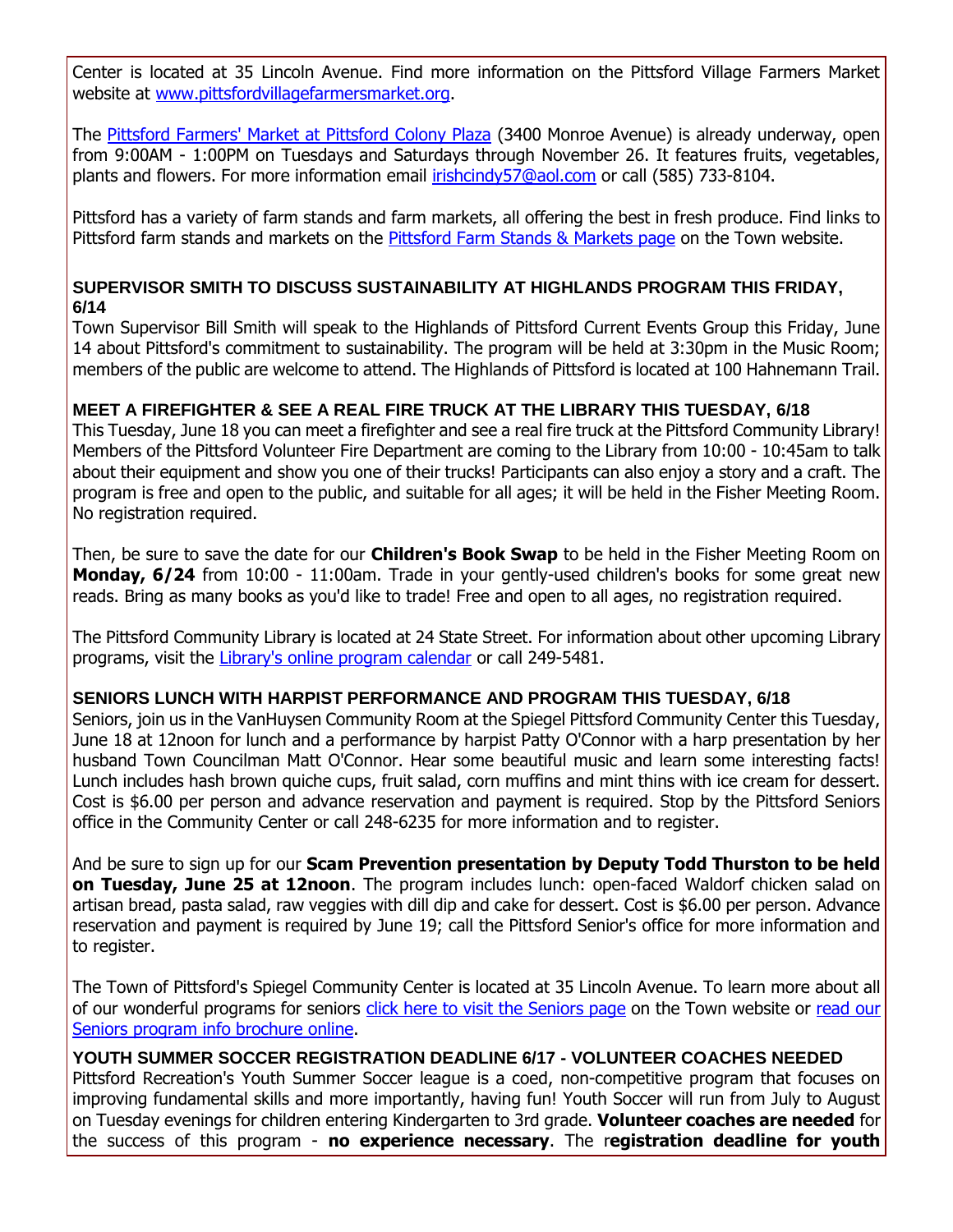**participants is this Monday, June 17**. For more information, please contact Kate Disbrow at (585) 248- 6281 or [kdisbrow@townofpittsford.org.](mailto:kdisbrow@townofpittsford.org)

**VILLAGE HISTORIC WALKING TOUR THIS MONDAY, 6/17: SOUTH ALONG SOUTH MAIN STREET** Come learn the stories behind some of Pittsford's most beautiful and recognizable historic buildings! Pittsford Town and Village Historian Audrey Johnson will conduct a different one-hour historic walking tour of Pittsford Village on each Monday in June (see below for schedule and tour details). The next walking tour is this Monday, June 10, heading east along State Street, and features a variety of historic homes, many converted to business use today.

The tours are free and open to the public; **participants should meet at 11:00am in front of Town Hall** (11 South Main Street). Each tour will cover a different area of the Village and will finish at noon - in plenty of time for lunch on your own at one of the Village's many restaurants, should you choose to do so!

**Monday, June 17** - South, along South Main Street, featuring iconic homes and businesses, including the Phoenix Hotel, Town Hall, the Hicks and McCarthy building, and several churches

**Monday, June 24** - North, along North Main Street, featuring historic homes and businesses, including the Wiltsie & Crump building, Village Hall, and Pittsford Farms Dairy

Registration is not necessary but for further information contact Audrey Johnson at [ajohnson@townofpittsford.org](mailto:ajohnson@townofpittsford.org?subject=Village%20Walking%20Tours%202019) or 248-6245. Please dress for the weather as the tours will go on in the event of a light rain; comfortable walking shoes are suggested. Parking is available in the municipal lots behind Town Hall or behind the Pittsford Community Library (24 State Street).

#### **MENDON CENTER ROAD WORK BEGINS THIS MONDAY, 6/17 & GOES THROUGH YEAR-END Roadwork will require daily lane and/or shoulder closures & alternating one-way traffic**

The Monroe County Department of Transportation (DOT) will begin road improvement construction on Mendon Center Road this Monday, June 17. The project involves 2.5 miles of Mendon Center Road between Calkins Road and Canfield Road. This work will require daily lane and/or shoulder closures, with an alternating one-way traffic pattern in place. Access to properties and side roads will be maintained during construction. The County DOT expects to complete the project by the end of this year.

The County's Mendon Center Road Improvement Project consists of widening the pavement to provide 6 foot shoulders, replacing culvert pipes, reconstructing the Mendon Center/Canfield intersection pavement, milling and re-paving the road surface from Canfield Road to Calkins Road, regrading roadside swales, installing a new guiderail and relocating existing signs.

For questions regarding the project contact David Kubiak, Transportation Project Manager, at (585) 753 7731 or by email at [davidkubiak@monroecounty.gov.](mailto:davidkubiak@monroecounty.gov?subject=Mendon%20Center%20Road%20Improvement%20Project) Construction updates may also be obtained by visiting the County DOT website at [www.monroecounty.gov/dot-index.php](http://r20.rs6.net/tn.jsp?f=001GkOr6A0T9GGVqzJN0tzfRIgV6PjY0HKUEZLoYEADd9LMuAY8vhM8T7cXw-ZZQZ-S_h7ZRsDSrzI-NXu94kiF8hoGnZUOS01a2r0_IzylihkFGNgtdIchnso6TqTcDGKvnVp_Gvx8ZqPNUktspJMH1IUiDM87uKPybgwcrd87JIiGBv8dHgfXXkunvjZMC6mOSz0AfWXm7RKnLLRtqyWmZuH5frJLNvTrLhks_trpsheCGrxClHrXwCg-mT7wXNLrA2tT_i4R22wviG-mf842bwGgE3tH77v4Nhi3FV-ptfcC7JpvaIUyZw==&c=S40nt5wRRkwORZ6OnX3oCxuLgo81xZ5cSEZ0-LIjSiZN5M9l6u8RPQ==&ch=wY8Cs-ZIEVdEqOA9pvi2VyHaLvoZHFGzuiqjvAX4_gtDY_GfJZaPhA==) and clicking on the "Construction Updates" link on the left side of the web page.

#### **BRIDGE WORK TO CLOSE PARK ROAD THIS THURSDAY, JUNE 13 THROUGH OCTOBER 1** *Use Railroad Mills Road - Woolston Road - Corduroy Road Detour Route*

The Monroe County Department of Transportation will close Park Road to through traffic **from this Thursday, June 13 through October 1** of this year for bridge replacement work; the bridge is located approximately one-half mile east of Railroad Mills Road, in Power Mills Park. The road will be open to local traffic only, up to the bridge; the bridge will not be passable to vehicles nor pedestrians during construction. The posted detour route will use Railroad Mills Road, Woolston Road and Corduroy Road as shown in the [Park Road Bridge Replacement Detour map.](http://r20.rs6.net/tn.jsp?f=001GkOr6A0T9GGVqzJN0tzfRIgV6PjY0HKUEZLoYEADd9LMuAY8vhM8T7M8eprQ2qi2QFAj2UqQgZ-aKMWlMNEgg58LT8dcKZZgYJjdi9ibHrpGvNvyhz9INl4qpdEa-QCpTLWDcVnmtW6BOBlg349tFHfxPR4AbHgkMFMZ0hfbAZEq_Huy0U7doc1WihTY9WYylliBvcVLpDBmd_LbfZuMNe-GP1wE72iky1sDWNJ67WyWn3Q2TM-MDbku8HQoqbS-G-SBK_Y80P1aRHNXyczm-f2uWox25rF8SM14eT97KZpbx9UB3T5XFdji471SwfCb4scuMuBZ8FTAwp4O5_Z681ItR9CxInTdnCDXW6P8mZ6ru0bFM_AkQw==&c=S40nt5wRRkwORZ6OnX3oCxuLgo81xZ5cSEZ0-LIjSiZN5M9l6u8RPQ==&ch=wY8Cs-ZIEVdEqOA9pvi2VyHaLvoZHFGzuiqjvAX4_gtDY_GfJZaPhA==)

|  | For questions regarding the project, contact Monroe County DOT at 753-7729 or |  |  |  |  |  |
|--|-------------------------------------------------------------------------------|--|--|--|--|--|
|  | hherdzik@monroecounty.gov. Construction updates can also be found by visiting |  |  |  |  |  |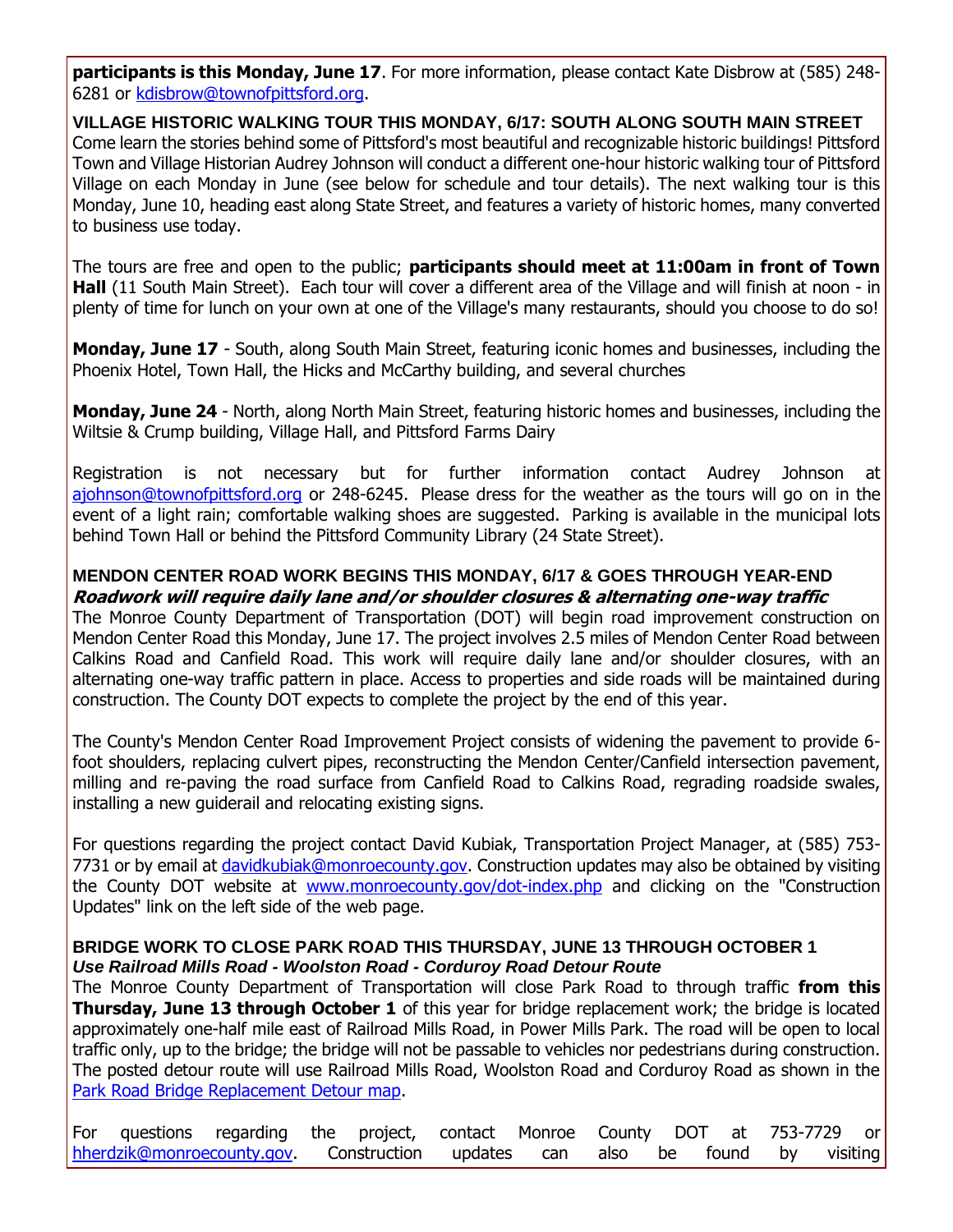[www.monroecounty.gov/dot-index.php](http://r20.rs6.net/tn.jsp?f=001GkOr6A0T9GGVqzJN0tzfRIgV6PjY0HKUEZLoYEADd9LMuAY8vhM8T7cXw-ZZQZ-S_h7ZRsDSrzI-NXu94kiF8hoGnZUOS01a2r0_IzylihkFGNgtdIchnso6TqTcDGKvnVp_Gvx8ZqPNUktspJMH1IUiDM87uKPybgwcrd87JIiGBv8dHgfXXkunvjZMC6mOSz0AfWXm7RKnLLRtqyWmZuH5frJLNvTrLhks_trpsheCGrxClHrXwCg-mT7wXNLrA2tT_i4R22wviG-mf842bwGgE3tH77v4Nhi3FV-ptfcC7JpvaIUyZw==&c=S40nt5wRRkwORZ6OnX3oCxuLgo81xZ5cSEZ0-LIjSiZN5M9l6u8RPQ==&ch=wY8Cs-ZIEVdEqOA9pvi2VyHaLvoZHFGzuiqjvAX4_gtDY_GfJZaPhA==) and clicking on the "Construction Updates" link on the left side of the web page.

This project work by Monroe County DOT includes replacement of the existing bridge with a new 3-sided precast concrete bridge structure to be placed on new footings.

#### **TOWN SUPERVISOR'S JUNE COLUMN: PROJECT UPDATES & SUMMER ACTIVITIES INFO**

It is a busy time for Town projects and special events. Town Supervisor Bill Smith's recent Supervisor's column has project updates, including the Town's East Avenue Sidewalk project, our Fast Action Support Team, and plans for the new Erie Canal Nature Park and Preserve, as well as Town summer events info. Find details in his June Supervisor's column [here.](http://r20.rs6.net/tn.jsp?f=001GkOr6A0T9GGVqzJN0tzfRIgV6PjY0HKUEZLoYEADd9LMuAY8vhM8T2rkcog40rGmKWHdgpRUx5isvJvrajwcyELgkVaVwUGktlExUMqxr3wn0InvXJfogl4hriLM8dtoWJnrhwSehLOyvvM7EIsOBqQAvmSYsoBU32Nvgq4dqxP4tBELgotDE7OOrwGicb1PwoyTjE_oMCYYCm4WZQfnQeTkxX8ip_FyWYHuFsX5LZEVifGTVoJgzVpwwAcj1pvPARhW1Jjlv9x7H0qxx5jGv5tVd2ezksjVIAB_Y1KIB7635VA-NZu2eKeZ_O7pty4BEPLwFEeHh707m-SXo0Lgnh28bszvj6ZUr2hlMYxQuMeID2tzLxgE-GTu9Vrd4jiiMAtPxNXwdzNqArlgRhQDvKineQTwZbIbVC-LCvsCwuF-fvPoHFoHoA==&c=S40nt5wRRkwORZ6OnX3oCxuLgo81xZ5cSEZ0-LIjSiZN5M9l6u8RPQ==&ch=wY8Cs-ZIEVdEqOA9pvi2VyHaLvoZHFGzuiqjvAX4_gtDY_GfJZaPhA==) You may also view past columns on the Town's [Supervisor](http://r20.rs6.net/tn.jsp?f=001GkOr6A0T9GGVqzJN0tzfRIgV6PjY0HKUEZLoYEADd9LMuAY8vhM8T5FcCU03-KHHLgHujI2Jig9g5mDTu7KksRnaxxDAsvEgh0x1BBQjJhAhXdit_a4HXtsRHtrb9u7q8VLMj3vzdgRV1H7p2UiKca_mq5umzuJ-pkyf92H8cluEuTmsZHaiM3rjql343eLEMgIOuYUBxQD46uMtLJ38t_DgEPjsqwzoE8EHIdQEY0vRShDh_1oYX_cxtQrDkL5hM44yFNRWf4D9bJ_S9GcPbFDbiaCXoSefyjloiZrrtoalvb-Fy4Pq05cjn3b9sGF8&c=S40nt5wRRkwORZ6OnX3oCxuLgo81xZ5cSEZ0-LIjSiZN5M9l6u8RPQ==&ch=wY8Cs-ZIEVdEqOA9pvi2VyHaLvoZHFGzuiqjvAX4_gtDY_GfJZaPhA==)  [Columns webpage.](http://r20.rs6.net/tn.jsp?f=001GkOr6A0T9GGVqzJN0tzfRIgV6PjY0HKUEZLoYEADd9LMuAY8vhM8T5FcCU03-KHHLgHujI2Jig9g5mDTu7KksRnaxxDAsvEgh0x1BBQjJhAhXdit_a4HXtsRHtrb9u7q8VLMj3vzdgRV1H7p2UiKca_mq5umzuJ-pkyf92H8cluEuTmsZHaiM3rjql343eLEMgIOuYUBxQD46uMtLJ38t_DgEPjsqwzoE8EHIdQEY0vRShDh_1oYX_cxtQrDkL5hM44yFNRWf4D9bJ_S9GcPbFDbiaCXoSefyjloiZrrtoalvb-Fy4Pq05cjn3b9sGF8&c=S40nt5wRRkwORZ6OnX3oCxuLgo81xZ5cSEZ0-LIjSiZN5M9l6u8RPQ==&ch=wY8Cs-ZIEVdEqOA9pvi2VyHaLvoZHFGzuiqjvAX4_gtDY_GfJZaPhA==)

#### **WOMEN'S CLUB PLACES PINWHEELS FOR PREVENTION OF CHILDHOOD ABUSE**

The Women's Club of Pittsford recently promoted Prevent Childhood Abuse America's "Pinwheels for Prevention" program by placing pinwheels at Great Embankment Park. Prevent Child Abuse America introduced the pinwheel as the national symbol for child abuse prevention. The organization works to promote the healthy development of children and to prevent child abuse before it can occur.

Placing or sharing a pinwheel celebrates the lives you touch and those who have touched yours. It serves as a symbol for your commitment to happy, healthy and safe childhoods - the #greatchildhoods all children deserve. Thanks to the Women's Club of Pittsford, the pinwheels are at Great Embankment Park for members of the public to take and share.

To learn more about the Pinwheels for Prevention program and how you can help prevent child abuse, visit [www.preventchildabuseny.org/news-and-events/pinwheels-prevention.](http://r20.rs6.net/tn.jsp?f=001GkOr6A0T9GGVqzJN0tzfRIgV6PjY0HKUEZLoYEADd9LMuAY8vhM8T2rkcog40rGmwbOGD-8FbeDVcv5Yrkiiss32jEif0j_MAwDozkogAcLD5ft2alLJLkO75XtVLtuhE1VulmvEuwKttCK87fTb8ygFk2-4UPi3GE-ttTd6etWdnWFC-PTGNg6skb9TujHxe36z2SAfxDAGu92NSUoudyvgSjOtZiaoQmM-KFpfkBcnt0DkijIbrGCi2oEVQvrIhELmnsBZ-23P3VVBgC84Ri_mDY5uthT_3TgEQee9i00lQhR8hDFBTFaKlv2D7FDmhOYJge11EIOPliI2o6ERLX2aP8_pvEVI&c=S40nt5wRRkwORZ6OnX3oCxuLgo81xZ5cSEZ0-LIjSiZN5M9l6u8RPQ==&ch=wY8Cs-ZIEVdEqOA9pvi2VyHaLvoZHFGzuiqjvAX4_gtDY_GfJZaPhA==)

#### **REMINDERS**

#### **SUMMER WILL SOON BE HERE - RECREATION PROGRAM REGISTRATION IS UNDERWAY!**

Healthy activities, new experiences, sports for youth and adults, summer camp, crafting and DIY classes, guided hikes, exercise, education, and enrichment programs - get inspired this summer with fun and rewarding programs from the Town of Pittsford's Recreation Department. We've got something for everyone, from preschoolers to senior citizens!

**Summer program registration is currently underway for Pittsford residents**; non-resident registration begins June 17. Our summer program session runs June 23 - August 31. For details about all of our Recreation programs, pick up a program brochure at the Spiegel Pittsford Community Center (35 Lincoln Avenue), access our [program brochure online,](http://r20.rs6.net/tn.jsp?f=001GkOr6A0T9GGVqzJN0tzfRIgV6PjY0HKUEZLoYEADd9LMuAY8vhM8T-y1AHkYRW1dmINX3gd6Bu5x2o9p1h8_zgug7oj2Je4mIW7Fgfb9AcY4ToCqJ3Htx8uBZffNdNI_iZNJfyZXI_4OiMcmh-E6JTcn3k3PSYNpMsl7SWzuias0FuzpU97vWaJK3nANz6W6n3RE8gMwxmCyVk4Lx2Iv7Mt3Cvw3Wp3m3E8wS_tCjTpzPckaKV-YDh1ACAhzqAw0B7J37XZISmym54ZnsTBnyu2HPkRIpms1ooiHIkVP_66p2AhPuZOBVCNfUnMUHL1wyxtn9hoS_rtILkzU_ACWjg==&c=S40nt5wRRkwORZ6OnX3oCxuLgo81xZ5cSEZ0-LIjSiZN5M9l6u8RPQ==&ch=wY8Cs-ZIEVdEqOA9pvi2VyHaLvoZHFGzuiqjvAX4_gtDY_GfJZaPhA==) or visit our [online Recreation registration page.](http://r20.rs6.net/tn.jsp?f=001GkOr6A0T9GGVqzJN0tzfRIgV6PjY0HKUEZLoYEADd9LMuAY8vhM8T5FcCU03-KHHkvA4meCvWS12ljO_Dpe_N2Dw3URPPELnly6fbDr9aMN-9y8dNDY-_FgxIHVnnVqleVbEaM2HpK6yzJw4tBKGr1vsKr8-MpxsGIfCzeOF3Bap2HV1svs5aDhgKG_qdqDM6zH6QjNEG_KEExpxxAR8bGuwtqgdpp7MnHmvFqAttFz1kRf00EOwhB4HVKO1W5dgrlghsOHmj_dGUbRp4anitykOdkHAkduZkyeuss6MLGfiLp7ax9YZXfU0BxBfM1BhyPk0y61QwfCm3aD1OWthYgPPKo2sqZx9&c=S40nt5wRRkwORZ6OnX3oCxuLgo81xZ5cSEZ0-LIjSiZN5M9l6u8RPQ==&ch=wY8Cs-ZIEVdEqOA9pvi2VyHaLvoZHFGzuiqjvAX4_gtDY_GfJZaPhA==)

#### **EAST STREET - MILL ROAD INTERSECTION IS CLOSED THROUGH MID-SEPTEMBER**

*Southbound detour: Rt. 96 to Thornell Rd., Northbound detour: Thornell Rd. to Rt. 64 to Rt. 96* The Monroe County Department of Transportation has closed East Street at the intersection of Mill Road **through September 15** for replacement of two large culvert stream crossings. This intersection is located on East Street north of Thornell Road and south of Route 96. East Street and Mill Road will be open to local traffic only, up to the intersection closure, but the road will not be passable through the intersection for vehicles or pedestrians in all directions. The posted northbound detour will utilize Thornell Road to Route 64 to Route 96. The posted southbound detour will utilize Route 96 to Thornell Road. See the [East Street](http://r20.rs6.net/tn.jsp?f=001GkOr6A0T9GGVqzJN0tzfRIgV6PjY0HKUEZLoYEADd9LMuAY8vhM8T7M8eprQ2qi26xvlZMEg9k8MxoWlxyW-lzzkT8Rg0nMO4RHjaYSpHKmvx8PrvlZQugOluM_2Bv1GYYzq9dxDED-9SoLhU0ON1MMyrkDeiQWYXcP5o2mxgrLTH-ELNeaIcBt9Opt6N5_OsWBKor37fPmJyQY-UqPNd5H62HhmGS1W5okXUqX0CSDp5E6i3HjERTn6mBfvpAiza1WpnXVxxdzGiYLoVjzeNB66zmu0tY4ugsSZmmDY5kjRaB1f9uRv6okJ3KqUu5pByKkAisNz5lrJAo0ZkoeieLjtX2VvUrIXafb0Px3Cq1AWjLtXEV5NrQ==&c=S40nt5wRRkwORZ6OnX3oCxuLgo81xZ5cSEZ0-LIjSiZN5M9l6u8RPQ==&ch=wY8Cs-ZIEVdEqOA9pvi2VyHaLvoZHFGzuiqjvAX4_gtDY_GfJZaPhA==)  [Culvert Project Detour map.](http://r20.rs6.net/tn.jsp?f=001GkOr6A0T9GGVqzJN0tzfRIgV6PjY0HKUEZLoYEADd9LMuAY8vhM8T7M8eprQ2qi26xvlZMEg9k8MxoWlxyW-lzzkT8Rg0nMO4RHjaYSpHKmvx8PrvlZQugOluM_2Bv1GYYzq9dxDED-9SoLhU0ON1MMyrkDeiQWYXcP5o2mxgrLTH-ELNeaIcBt9Opt6N5_OsWBKor37fPmJyQY-UqPNd5H62HhmGS1W5okXUqX0CSDp5E6i3HjERTn6mBfvpAiza1WpnXVxxdzGiYLoVjzeNB66zmu0tY4ugsSZmmDY5kjRaB1f9uRv6okJ3KqUu5pByKkAisNz5lrJAo0ZkoeieLjtX2VvUrIXafb0Px3Cq1AWjLtXEV5NrQ==&c=S40nt5wRRkwORZ6OnX3oCxuLgo81xZ5cSEZ0-LIjSiZN5M9l6u8RPQ==&ch=wY8Cs-ZIEVdEqOA9pvi2VyHaLvoZHFGzuiqjvAX4_gtDY_GfJZaPhA==)

|  | For questions regarding the project, contact Monroe County DOT at 753-7729 or |  |  |  |  |  |
|--|-------------------------------------------------------------------------------|--|--|--|--|--|
|  | hherdzik@monroecounty.gov. Construction updates can also be found by visiting |  |  |  |  |  |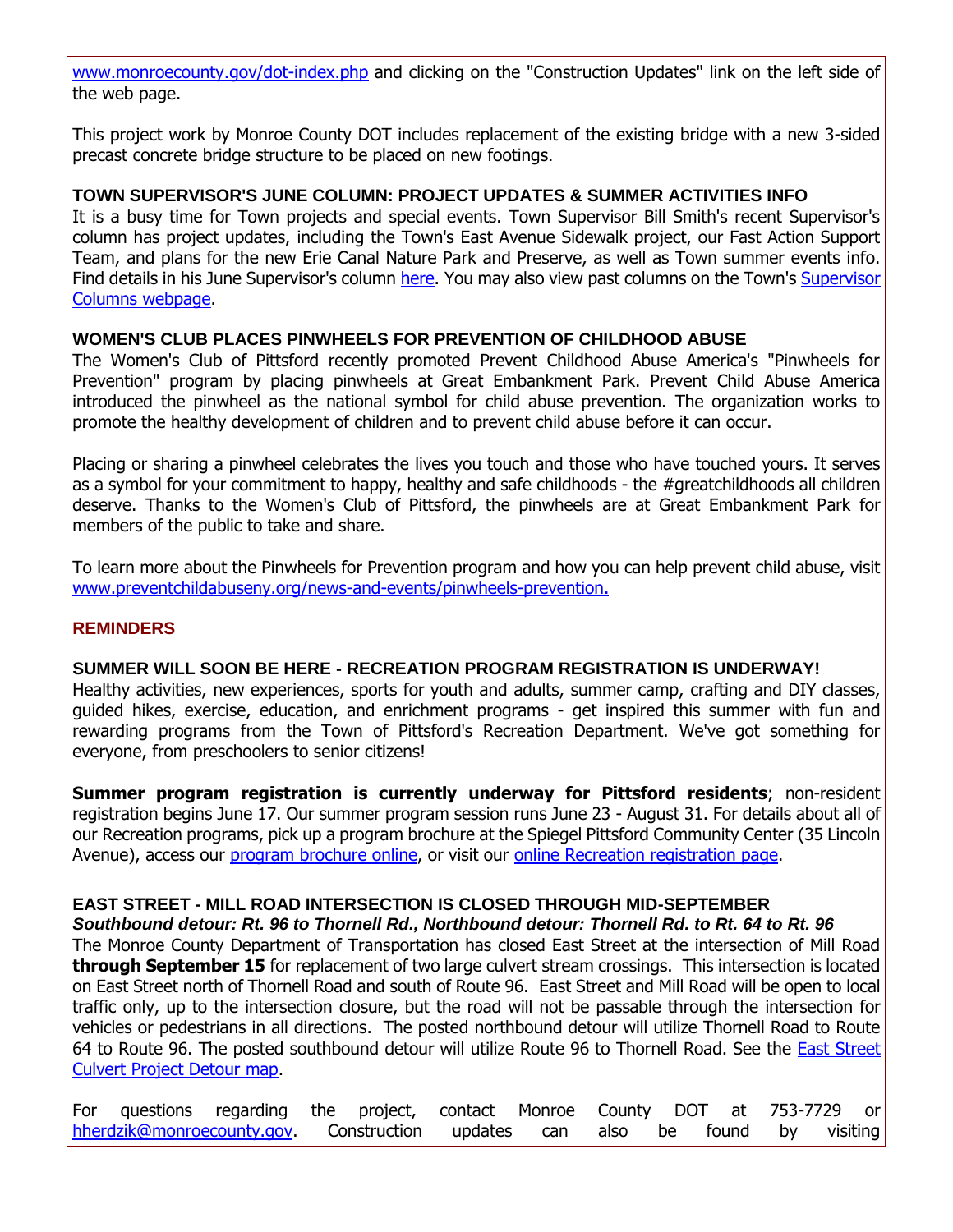[www.monroecounty.gov/dot-index.php](http://r20.rs6.net/tn.jsp?f=001GkOr6A0T9GGVqzJN0tzfRIgV6PjY0HKUEZLoYEADd9LMuAY8vhM8T7cXw-ZZQZ-S_h7ZRsDSrzI-NXu94kiF8hoGnZUOS01a2r0_IzylihkFGNgtdIchnso6TqTcDGKvnVp_Gvx8ZqPNUktspJMH1IUiDM87uKPybgwcrd87JIiGBv8dHgfXXkunvjZMC6mOSz0AfWXm7RKnLLRtqyWmZuH5frJLNvTrLhks_trpsheCGrxClHrXwCg-mT7wXNLrA2tT_i4R22wviG-mf842bwGgE3tH77v4Nhi3FV-ptfcC7JpvaIUyZw==&c=S40nt5wRRkwORZ6OnX3oCxuLgo81xZ5cSEZ0-LIjSiZN5M9l6u8RPQ==&ch=wY8Cs-ZIEVdEqOA9pvi2VyHaLvoZHFGzuiqjvAX4_gtDY_GfJZaPhA==) and clicking on the "Construction Updates" link on the left side of the web page.

This project work by Monroe County DOT includes replacement of the culvert just north of the intersection with a new 72 inch diameter pipe across the intersection and replacement of the existing box culvert 500 feet south of the intersection with a new 22-foot wide precast concrete bridge structure.

#### **PYS DUCK DROP TICKETS NOW ON SALE & SPONSORS NEEDED | DUCK DROP IS FRIDAY 7/19**

Pittsford Youth Services' Duck Drop Derby tickets are now on sale. The 21st Annual **rubber duck race** on the canal will be held on **Friday, 7/19 at 7:30pm** in Carpenter Park at the Port of Pittsford, following the Pittsford **Town concert featuring Up2Somethin'**. **The concert begins at 6:30pm** and lasts approximately one hour; the Duck Drop Derby begins right after the concert. Funds raised from this event go directly toward providing vital professional, confidential and affordable social work and counseling services to youth and their families in our community. This year's Masters of Ceremonies will be local comedian Todd Youngman and Norma Holland Mann, Morning Anchor and Reporter on Good Day Rochester on 13 WHAM and Fox Rochester.

**The Duck Drop is Pittsford Youth Services' largest fundraiser and they are seeking event sponsors.** Contributions go directly toward services for youth and families in need right here in our community. PYS has been providing affordable, accessible and confidential counseling and support services since 1969 - for 50 years! It's the perfect opportunity to be part of a fun community tradition while supporting the good work PYS does for our youth. To sponsor or donate a prize, click here: [www.pittsfordyouthservices.org/PDF/2019SponsorLetter.pdf.](http://r20.rs6.net/tn.jsp?f=001GkOr6A0T9GGVqzJN0tzfRIgV6PjY0HKUEZLoYEADd9LMuAY8vhM8T7M8eprQ2qi2YJn1mjUnXmqIk29p9a7UaQuO1i-QZTCQMXllifrNPr-1BzmgGbEm_-vlpmplOBa5jV1uQsy_Bun5hn6JOCE30E7mZ1tfGGcqt9LLJxpWZH0eklNvw2FEJnalzaRFAvfQtmQ77atfkLzBo7b9cmW7NjUOHxouVboDixb6N-jMyyebACSgWWWA2kkGcYJlpkqvPbiho8f_zG36NIeA8AckHU2zOE_oShsz_eIG1-zZDq6p-khhSDis0QxzGvzme0lDDEaZ6wvW7q1jvwtwa4zRIQ==&c=S40nt5wRRkwORZ6OnX3oCxuLgo81xZ5cSEZ0-LIjSiZN5M9l6u8RPQ==&ch=wY8Cs-ZIEVdEqOA9pvi2VyHaLvoZHFGzuiqjvAX4_gtDY_GfJZaPhA==)

**Admission to the concert and Duck Drop is free and open to the public but if you want a duck to race, you have to buy a ticket!** Buy your tickets online now and take advantage of the special "family of four" for \$20, or you can buy a "flock" of 12 for \$50. Individual tickets are \$6 each. The first 3 ducks to cross the finish line win cash prizes of \$1000, \$500 and \$250! In addition, there will be raffle and silent auction opportunities for some special prizes!

**Tickets for the Duck Drop are being sold at various locations around town**, including the Pittsford Dairy, along Schoen Place near Aladdin's, at the Village Farmers Market on Saturdays at the Spiegel Pittsford Community Center and at the Friday Night Town Concert series. **You can purchase your tickets online** at [www.pittsfordyouthservices.org](http://r20.rs6.net/tn.jsp?f=001GkOr6A0T9GGVqzJN0tzfRIgV6PjY0HKUEZLoYEADd9LMuAY8vhM8T53k3feXPLP_S5DRSpdW0rsE_AN79O1ghVn5v8BMLvxt5MQ9JEri2wwNIuWQNlYyexAVCMkxdf-wTZQiCMusXb1R_ruMWP67jcKm86Ovkkwxju81IzGyXrsCENRIFJk_LdyMQo8xUhLdXBEe83ShyHrHN1lQdZSdUEicZN3l5kV8ogN4f-BQ32AfZ3U0Gcfdl6UVRcCA2hXRAnnhJjjiOcklk6ltOYdw8mGQytvgpYx-OlAhMC3YKVDJt5OIPhIrIw==&c=S40nt5wRRkwORZ6OnX3oCxuLgo81xZ5cSEZ0-LIjSiZN5M9l6u8RPQ==&ch=wY8Cs-ZIEVdEqOA9pvi2VyHaLvoZHFGzuiqjvAX4_gtDY_GfJZaPhA==) using PayPal or debit/credit card, by calling at 264-0604, or stopping at the PYS office at 4 South Main Street (Enter on side of building). To learn about how PYS helps youth and families with counseling, advocacy, educational programs and informational services, visit their [website.](http://r20.rs6.net/tn.jsp?f=001GkOr6A0T9GGVqzJN0tzfRIgV6PjY0HKUEZLoYEADd9LMuAY8vhM8T53k3feXPLP_S5DRSpdW0rsE_AN79O1ghVn5v8BMLvxt5MQ9JEri2wwNIuWQNlYyexAVCMkxdf-wTZQiCMusXb1R_ruMWP67jcKm86Ovkkwxju81IzGyXrsCENRIFJk_LdyMQo8xUhLdXBEe83ShyHrHN1lQdZSdUEicZN3l5kV8ogN4f-BQ32AfZ3U0Gcfdl6UVRcCA2hXRAnnhJjjiOcklk6ltOYdw8mGQytvgpYx-OlAhMC3YKVDJt5OIPhIrIw==&c=S40nt5wRRkwORZ6OnX3oCxuLgo81xZ5cSEZ0-LIjSiZN5M9l6u8RPQ==&ch=wY8Cs-ZIEVdEqOA9pvi2VyHaLvoZHFGzuiqjvAX4_gtDY_GfJZaPhA==)

#### **COUNTY'S MOBILE DMV UNIT SERVICE NOW ON FRIDAYS AT TOWN COURT**

Monroe County has moved its Mobile DMV service offered in Pittsford to Fridays at Town Court, 3750 Monroe Avenue. Hours will remain the same: 10:00am - 3:30pm, written tests until 2:00pm, learner permit testing ends at 2:30pm. Mobile DMV services are no longer offered at Town Hall. For complete information visit the County's Mobile DMV web page at [https://www2.monroecounty.gov/clerk-mobile.php.](http://r20.rs6.net/tn.jsp?f=001GkOr6A0T9GGVqzJN0tzfRIgV6PjY0HKUEZLoYEADd9LMuAY8vhM8T_gezzYEoA-6ZEoOdEpOCuMzSAcpwemiBgZJLu3_DhrErt9ryNrpHLQIe1Pev_0vU3TV_oieSPfShuTv-ROFaN8kYmvQggXYcbuzLMjPBvkZU1NFSsFLcZKaGXu79DDHsIHSCKRUdljuq9d61l32End7NOC8-cnHzoSqAO95p_teKe22OpgAboKzDg4Mju4MpGctp-0tZnt989bc_6R7Y_dwvmoniYuBd4waL4w-sY5puFHGzK_ui0kjptUWs6dVDKvIyF-EsNaT&c=S40nt5wRRkwORZ6OnX3oCxuLgo81xZ5cSEZ0-LIjSiZN5M9l6u8RPQ==&ch=wY8Cs-ZIEVdEqOA9pvi2VyHaLvoZHFGzuiqjvAX4_gtDY_GfJZaPhA==)

#### **ASL INTERPRETER AT TOWN BOARD MEETINGS**

The Town of Pittsford provides an American Sign Language interpreter at every meeting of the Pittsford Town Board, to interpret for those who need this service.

#### **UPCOMING COMMUNITY ACTIVITIES IN PITTSFORD**

 [Village Walking Tour with Pittsford Historian Audrey Johnson,](http://r20.rs6.net/tn.jsp?f=001GkOr6A0T9GGVqzJN0tzfRIgV6PjY0HKUEZLoYEADd9LMuAY8vhM8T4WjZKa7At0jfxETVfwkPv4C2ukezbDVhVYuezLOpeZKTlyKAqgiMiZqCxdpFjUdoHL8r6B0ps6Bh7SzexZKapY9KWOstA4J4MIYgII2fDp3TUmQQvWNdqZKVDduvSAYTKT3D0CHgB9IGhB5MWIAXxG3ZBvlN-rBWflZReQ4jGbOMB5p7tDJhNPG3dVtzUX5f-94lDsK7_rZ2EQDWhrHJG_-_yPw90XQLRvlJzYEcsvywgZvobSdLaO6JQJMiriQ6cDxXi5SlVnGHbL3UaiEWcLYrdMDRPC2fUPVXyxZtodD&c=S40nt5wRRkwORZ6OnX3oCxuLgo81xZ5cSEZ0-LIjSiZN5M9l6u8RPQ==&ch=wY8Cs-ZIEVdEqOA9pvi2VyHaLvoZHFGzuiqjvAX4_gtDY_GfJZaPhA==) Monday, 6/17 - South, along South Main Street, featuring iconic homes and businesses, including the Phoenix Hotel, Town Hall, the Hicks and McCarthy building, and several churches; meet at 11:00am in front of Town Hall, 11